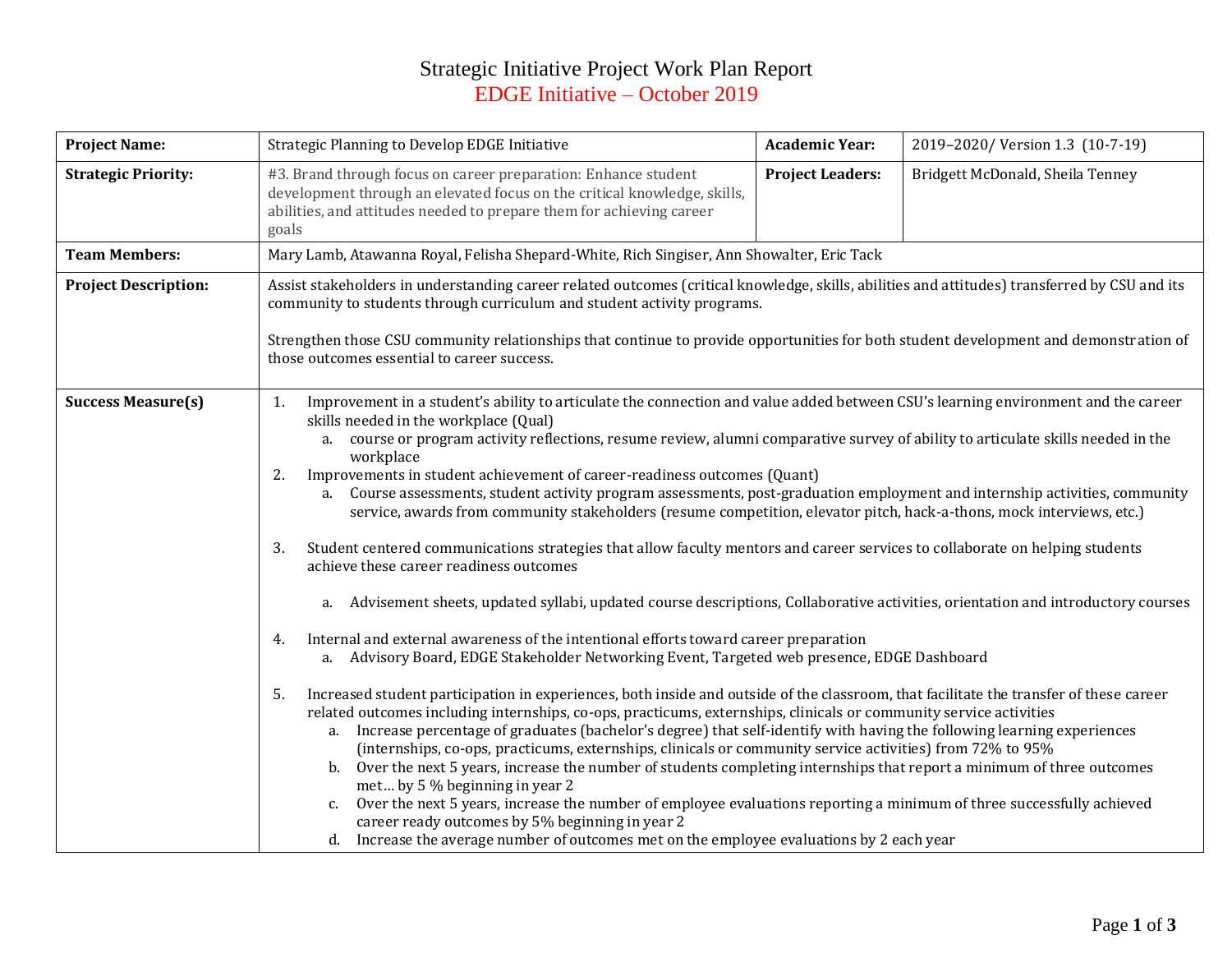## Strategic Initiative Project Work Plan Report EDGE Initiative – October 2019

| $\#$           | <b>MAJOR TASKS / Action Stepsi</b>                                                                                                                                                                 | <b>Target Date</b>                         | <b>Responsibility</b>                 | Deliverable(s) /Notes                                                                                                                                                                                                                                                                                                                                                                                                                                                       |
|----------------|----------------------------------------------------------------------------------------------------------------------------------------------------------------------------------------------------|--------------------------------------------|---------------------------------------|-----------------------------------------------------------------------------------------------------------------------------------------------------------------------------------------------------------------------------------------------------------------------------------------------------------------------------------------------------------------------------------------------------------------------------------------------------------------------------|
| $\mathbf{1}$   | Develop baseline inventory of the career related outcomes in both<br>the academic and student activities areas to determine/identify<br>where the career related outcomes are transferred (Year 1) | January<br>2017                            | Team                                  | COMPLETE: Baseline inventory will build upon the<br>inventories completed by the EDGE Task Force                                                                                                                                                                                                                                                                                                                                                                            |
| 2              | Develop communications strategy to promote internal & external<br>awareness of Clayton State's intentional efforts toward student<br>career preparation (Year 1)                                   | May<br>2017                                | Team                                  | REVISED: Comprehensive communication plan and<br>timeline                                                                                                                                                                                                                                                                                                                                                                                                                   |
| $\overline{3}$ | Amend curricular and program supporting documentation such<br>that it clearly lists the career-related outcomes that will be<br>achieved. (Year 1)                                                 | August<br>2017                             | Team,<br>Departments and<br>Units     | COMPLETE: Career advisement sheets, updated<br>syllabi, updated course descriptions, student activity<br>program descriptions                                                                                                                                                                                                                                                                                                                                               |
| $\overline{4}$ | Develop EDGE Dashboard/(Year 1)                                                                                                                                                                    | December<br>2017                           | Team and IT                           | REVISED: EDGE Dashboard<br>Dec 2016 Prototype - COMPLETED<br>Dec 2017 Full System - POSTPONED<br>Aug 2018- current -using graduate outcomes data                                                                                                                                                                                                                                                                                                                            |
| 5              | Develop assessment strategies and timelines of success measures,<br>career readiness outcomes and targeted skills (Year 2)                                                                         | January<br>2018<br>(then<br>ongoing)       | Team<br>Felisha, Sheila,<br>Bridgette | Assessment Strategies established, but activities and<br>review are ONGOING: Document outlining assessment<br>strategies for the success measures & career<br>readiness outcomes to include a timeline, baseline<br>figures and performance targets                                                                                                                                                                                                                         |
| 6              | Improve internal and external awareness of the intentional efforts<br>toward career preparation (Year 2)                                                                                           | January<br>2018                            | Team and Sub-<br>committe(s)          | Review annually                                                                                                                                                                                                                                                                                                                                                                                                                                                             |
| $\overline{7}$ | Develop knowledge transfer strategy to assist other majors and<br>programs in adoption of process (Year 2)                                                                                         | May<br>2019                                | Team                                  | Faculty Champions Workshop Launched: A faculty<br>development workshop has been initiated. The team<br>is collaborating with the Center for Teaching and<br>Learning who offered 4 workshops on Transparent<br>Learning and Teach (TILT). 26 faculty completed the<br>workshop across each college. Specific assessment<br>strategies related to the workshop are currently being<br>developed. The goal is to have all full-time faculty<br>complete the workshop by 2022. |
| $\, 8$         | Expand the number of majors, programs and activities in a phased<br>timeline of program implementation (Year 2)                                                                                    | Aug 2018<br>Aug 2019<br>Review<br>Annually | Team                                  | THREE COLLEGES/DEPARTMENTS (Business,<br>Psychology, AND HEALTHCARE MANAGEMENT)<br>HAVE AMMENDED OUTCOMES TO INCLUDE                                                                                                                                                                                                                                                                                                                                                        |